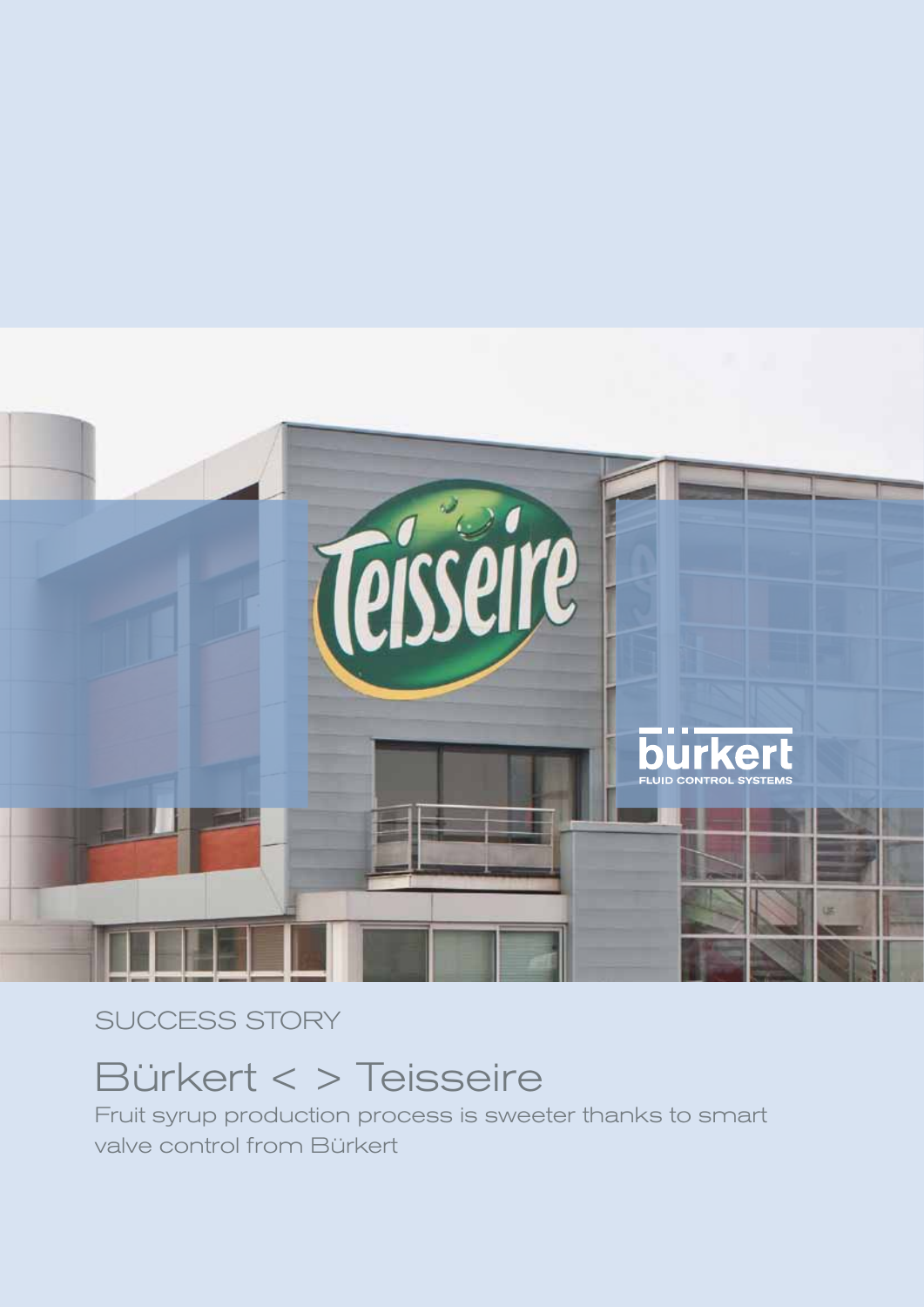As the leading fruit syrup manufacturer in France, Teisseire has retained traditional core values; producing concentrated fruit syrups and drinks since the 1920's. The main production plant in Crolles, built in 1971, has recently seen a major investment in new process equipment, thanks in part to Britvic that acquired the company in 2010. This project required Bürkert Fluid Control Systems as one of Europe's leading process control technology providers to deploy one of the company's latest innovations to aid process performance as well as integration.

The Bürkert 8681 control head has been used as a key enabling technology to completely change how the process valves at the plant are controlled and actuated, doing away with direct air connections to control cabinets and creating intelligent fieldbus enabled devices that increase both the reliability and efficiency of the production line.

# Fruit syrup production with valve control from Bürkert

Production area

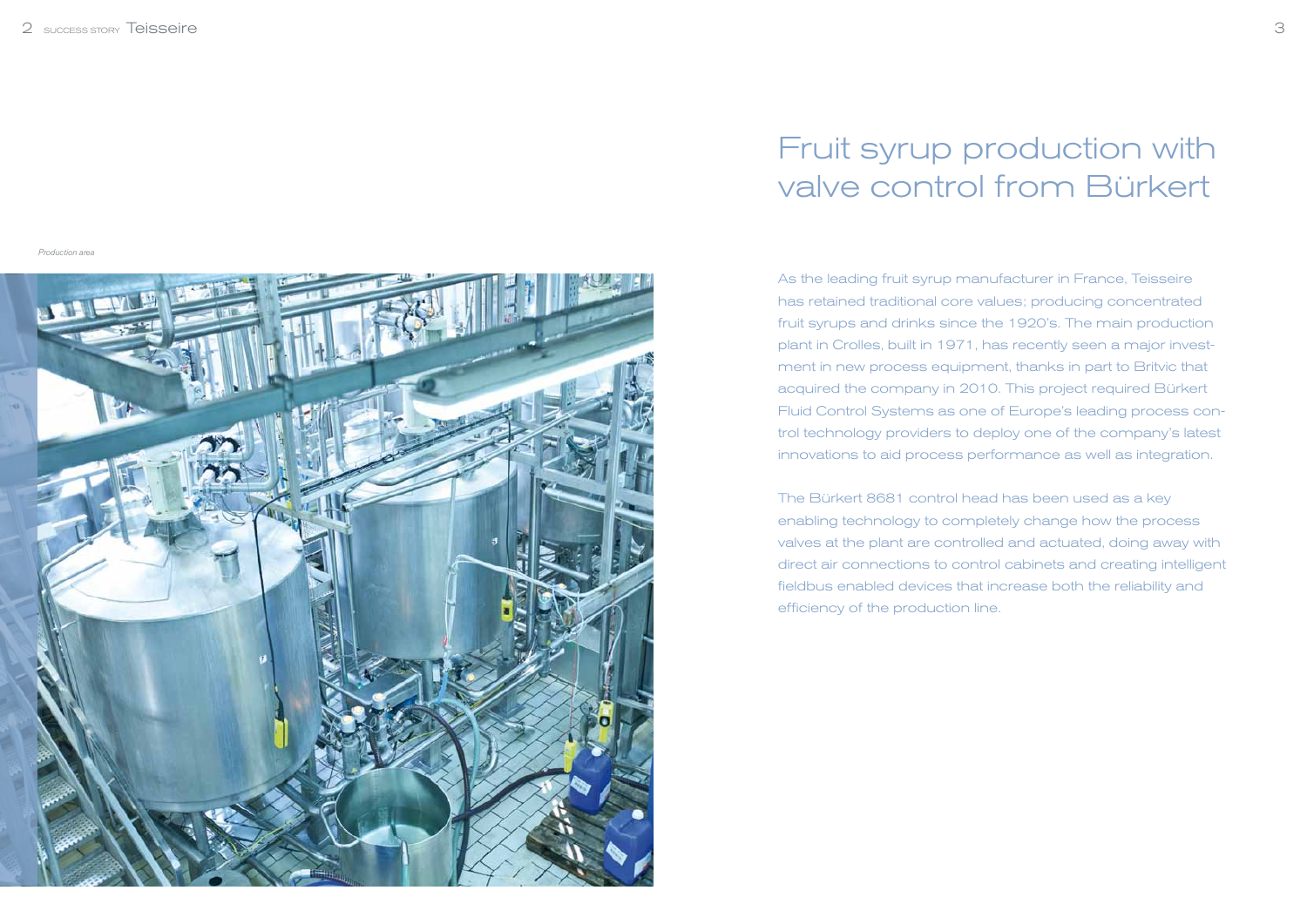electrical IP protection and chemically resistant materials for use in food processing applications. Marc Klingler, Hygienic Segment Manager at Bürkert explains: "In the past we had been approached by Teisseire only for replacement components to keep the production line operational. However, once this project had been proposed, Teisseire was keen for us to design the new process control system, based on the 8681 control head."

#### Installation

Work began on the project during the annual shutdown, which only lasted for three weeks, after which the production line had to be operational. The remainder of the work was completed by Bürkert over the subsequent two months, without causing any interruptions to the production line. By using the 8681 control head, with its universal adapter, it can be combined with all normal commercial butterfly valves, ball valves, single and double seated valves.

In addition to the main production controls, the plant also has a clean-in-place (CIP) system which was originally a manually controlled process. As part of the planned improvements, the CIP system was to be integrated into the fully automated control system, which would greatly reduce the overall time required by maintenance engineers to perform this operation. Classic control systems, such as the legacy equipment here, using switch cabinets with valve terminals, an I/O system and field bus interface involve considerable expense especially in complex facilities. With this technology, the fittings at the field level are connected to the control units in the switch cabinets through a large number of long control air lines and discrete feedback connections. Apart from planning and installation requirements for such solutions, they are not entirely optimal as regards hygiene.

The production plant covers an area of  $73,\!000\mathrm{m}_2$  and produces between 300,000 and 550,000 litres of final product every day. The existing valve control system was approximately 15 years old and consisted of an assortment of different control heads, some manual, some automated, but the wide variety of components did not interact well together and overall performance was inefficient. One of the problems stemmed from the existing air supply which included oil mist from the compressor and was not suitable for control of hygienic valves, which had prevented any upgrade to a more modern control system in the past.

### Project scope

The project scope was to introduce a new fluid control system which would accommodate third party control valves but also provide fieldbus communications to improve the management of the production line. Another goal was to reduce the overall maintenance stores inventory, so using just one control head type 8681 would make a significant reduction in spares.

The project to refurbish the entire production line contained many aspects, including a new compressed air system as well as a renewed electrical supply system to include DC circuits. This work was to be carried out by other contractors, but its completion was critical to the workflow designed by Bürkert. With these improvements scheduled, the installation of the new valve control system could be finalised. The on-site automation and electrical maintenance manager, Stéphane Gonin, specified the Bürkert 8681 control head which is optimised for decentralised automation of hygienic process valves. With a decentralised automation concept, the control head takes over all pneumatic actuation, feedback and diagnostic functions up to and including fieldbus communication. The housing is easy to clean and features proven

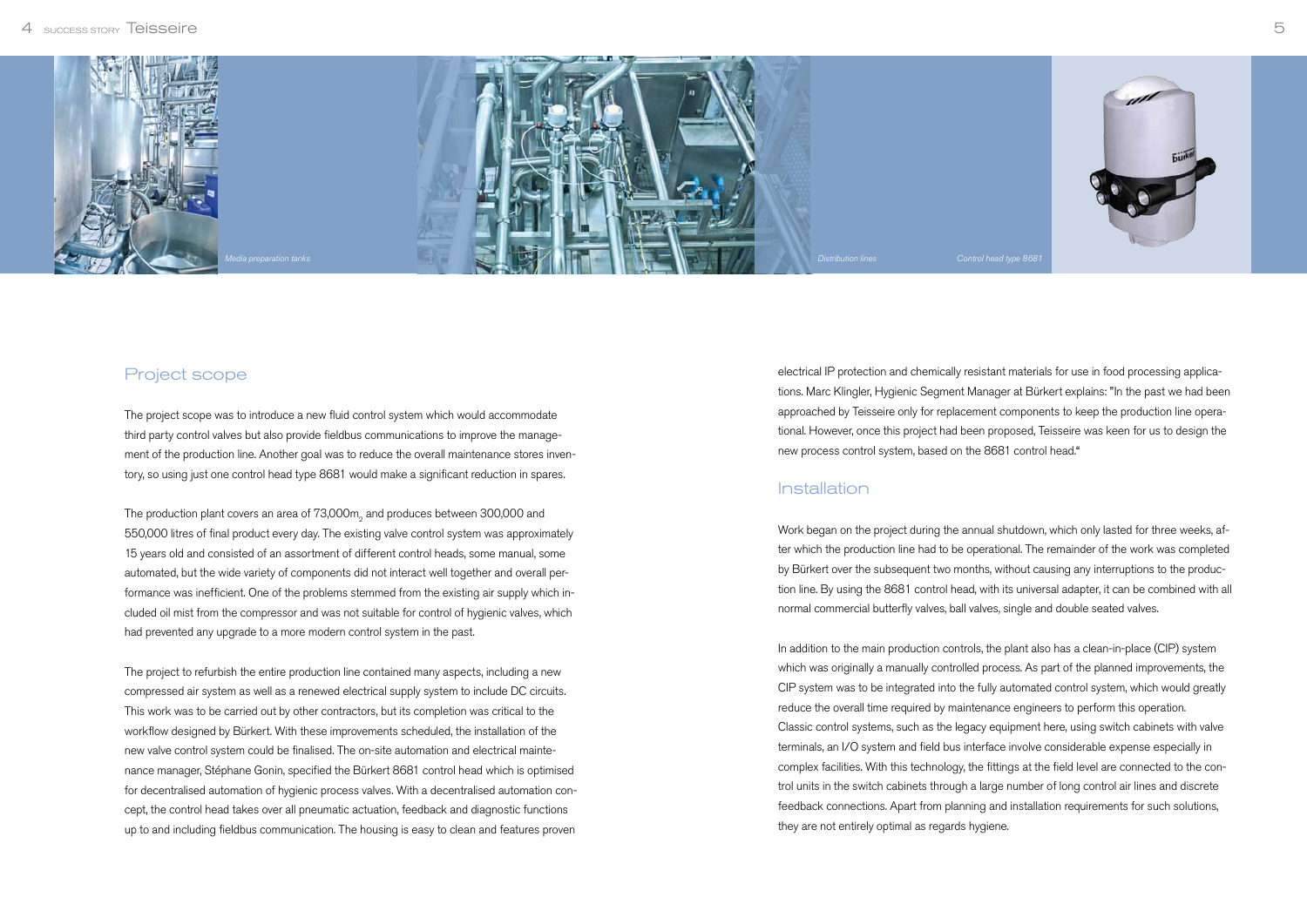





In shop floor practice, the control air lines can be quite long, which increases air consumption and has a negative effect on the switching times of the fittings. The situation is compounded by the high power requirement, such as for the evacuation of air from chambers and hoses – which is undesirable in terms of energy efficiency. The fact that the pilot valve operating level is at a distance from the fitting, makes it even more difficult to commission, maintain and extend the plant. This also applies to the monitoring of processes.

The alternative is to use a control head, such as the 8681, which allows pneumatic control of the valve, but also provides manual activation, electrical feedback, visual status indicators, fieldbus communication as well as position sensors. This device only requires a power supply, air supply and fieldbus connection to be able to provide extremely efficient and reliable process control.

In comparison to the legacy system, the new, decentralised design of the process valves offers a number of advantages. By mounting the control heads directly onto the control valves, both the length and the total number of connections are reduced, making planning, installation and maintenance much simpler. With much shorter air lines, the switching times and overall air consumption are minimised, which enhances operational reliability. The process valve switching positions are detected by an inductive, analogue position sensor and reported to the PLC system. Up to 3 switching points can be adjusted automatically by a Teach-In function. Additionally a fourth switching position can be read in and fed back via an external inductive proximity switch.

"We selected the Bürkert product as the best solution to improve our production process and the support we received from the commercial and technical teams has made the installation and commissioning of the new system very efficient."

The 8681 control head is equipped with a coloured LED status display which signals the particular process valve switching position or indicates a diagnostic function such as maintenance required status or fault conditions. This provides a simple, easily identifiable indicator for the maintenance engineer, who can now spend more time dealing with issues elsewhere in the plant.

The unit as a whole eradicates any risk of external contamination thanks to a hygienic and aesthetically pleasing design. Maintenance is safe and facilitated by external magnetic activation, a system patented by Bürkert. The useful life of the system is increased by the inductive noncontact sensor, as well as by the IP67 protection rating, pressurisation and self-ventilation of the head. Stéphane Gonin, the automation and electrical maintenance manager for Teisseire: "We selected the Bürkert product as the best solution to improve our production process and the support we received from the commercial and technical teams has made the installation and commissioning of the new system very efficient." Marc Klingler again: "All the benefits delivered by the Bürkert package have resulted in a far more efficient use of resources such as maintenance engineer's time, spares inventory and a far simpler electrical and pneumatic system. The process control system now works as a fully integrated package and provides far more control and functionality than was ever possible previously."

(Stéphane Gonin, automation and electrical maintenance manager, Teisseire)

#### **Summary**